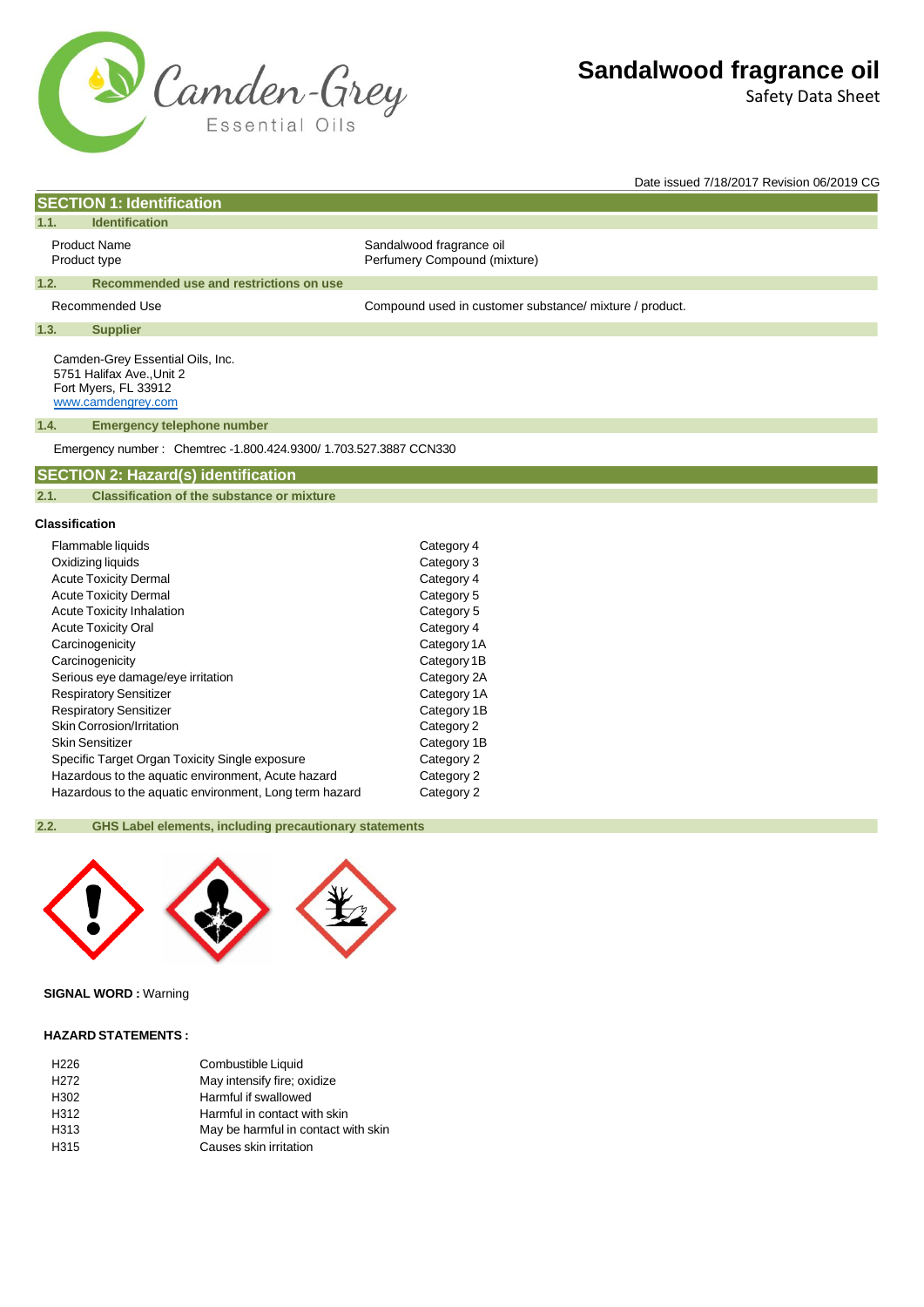Safety Data Sheet



| H317                             | May cause an allergic skin reaction                                                         |
|----------------------------------|---------------------------------------------------------------------------------------------|
| H319                             | Causes serious eye irritation                                                               |
| H333                             | May be harmful if inhaled                                                                   |
| H334                             | May cause allergy or asthma symptoms or breathing difficulties if inhaled.                  |
| H <sub>350</sub>                 | May cause cancer.                                                                           |
| H371                             | May cause damage to organ.                                                                  |
| H401                             | Toxic to aquatic life.                                                                      |
| H411                             | Toxic to aquatic life with long lasting effects                                             |
| H302+H312                        | Harmful if swallowed. Harmful in contact with skin                                          |
| H302+H332                        | Harmful if swallowed. Harmful if inhaled                                                    |
| H303+H313                        | May be harmful if swallowed. May be harmful in contact with skin                            |
| H303+H333                        | May be harmful if swallowed. May be harmful if inhaled                                      |
| H312+H332                        | Harmful in contact with skin. Harmful if inhaled                                            |
| H313+H333                        | May be harmful in contact with skin. May be harmful if inhaled                              |
| H315+H320                        | Causes skin irritation. Causes eye irritation                                               |
| H302+H312+H332                   | Harmful if swallowed. Harmful in contact with skin. Harmful if inhaled                      |
| H303+H313+H333                   | May be harmful if swallowed. May be harmful in contact with skin. May be harmful if inhaled |
| <b>PRECAUTIONARY STATEMENTS:</b> |                                                                                             |
| P <sub>101</sub>                 | If medical advice is needed, have product container or label at hand.                       |
| P <sub>102</sub>                 | Keep out of reach of children.                                                              |
| P <sub>103</sub>                 | Keep out of reach of children.                                                              |
| P <sub>201</sub>                 | Obtain special instructions before use.                                                     |
| P <sub>202</sub>                 | Do not handle until all safety precautions have been read and understood.                   |
| P210                             | Keep away from heat/sparks/open flames/hot surfaces - No smoking.                           |
| ∩פרת                             | Kaan/Ctare away from alathing/combustible materials                                         |

- P220 Keep/Store away from clothing/combustible materials.
- P221 Take any precaution to avoid mixing with combustibles.
- P235 Keep cool.
- P260 Do not breathe dust/fume/gas/mist/vapors/spray.
- P261 Avoidbreathing dust/fume/gas/mist/vapors/spray.
- P264 Wash hands thoroughly after handling.
- P270 Do not eat, drink or smoke when using this product.
- P272 Contaminated work clothing should not be allowed out of the workplace.
- P273 Avoid release to the environment.
- P280 Wear protective gloves/protective clothing/eye protection/face protection.
- P284 Wear respiratory protection.
- P311 Call a POISON CENTER or doctor/physician.
- P312 Call a POISON CENTER or doctor/physician if you feel unwell.
- P313 Get medical advice/attention.
- P330 Rinse mouth.
- P338 Remove contact lenses, if present and easy to do. Continue rinsing.
- P340 Remove victim to fresh air and keep at rest in a position comfortable for breathing.
- P342 **If experiencing respiratory symptoms:**
- P351 Rinse cautiously with water for several minutes.
- P352 Wash with plenty of soap and water.
- P362 Take off contaminated clothing and wash before reuse.
- P364 Wash it before reuse
- P391 Collect spillage. Hazardous to the aquatic environment
- P403 Store in a well-ventilated place. P405 Store locked up.
- P301+P312 IF SWALLOWED: call a POISON CENTER or doctor/physician IF you feel unwell.
- P304+P312 IF INHALED: Call a POISON CENTER or doctor/physician if you feel unwell.
- P304+P340 IF INHALED: Remove victim to fresh air and Keep at rest in a position comfortable for breathing.
- P308+P313 IF exposed or concerned: Get medical advice/attention.
- P308+311 IF exposed or concerned: Call a POISON CENTER or doctor/physician.
- P313+P337 IF eye irritation persists: Get medical advice/attention.
- P332+P313 IF SKIN irritation occurs: Get medical advice/attention.
- P333+P313 IF SKIN irritation or rash occurs: Get medical advice/attention.
- P342+P311 IF experiencing respiratory symptoms: call a POISON CENTER or doctor/physician.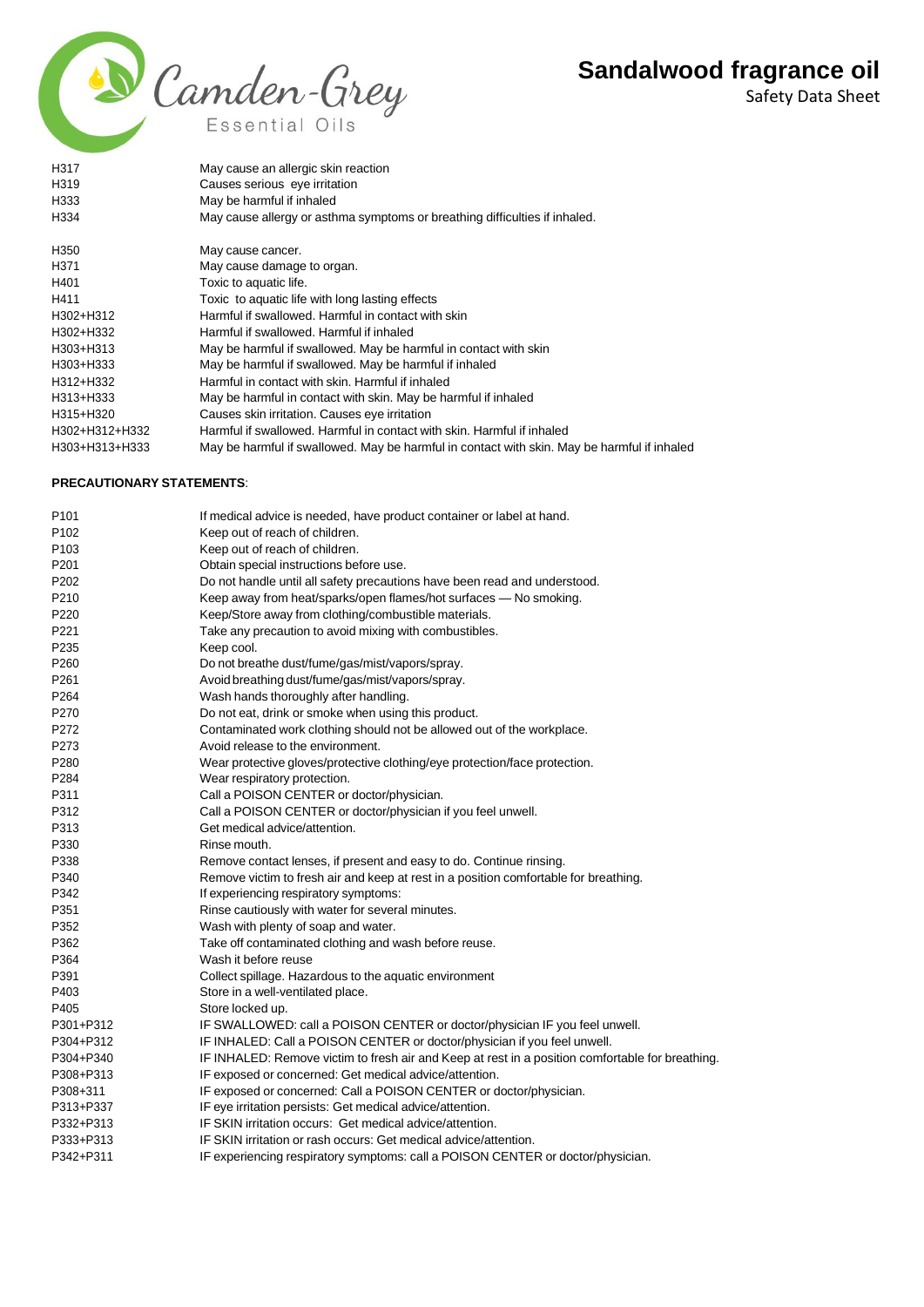Safety Data Sheet

P362+P364 Take off contaminated clothing and wash before reuse. P403+P235 Store in a well-ventilated place. Keep cool. P305+P351+P338 IF IN EYES: Rinse cautiously with water for several minutes. Remove contact lenses, if present and easy to do. Continue rinsing.

# **SECTION 3: Composition/information on ingredients**

| <b>Chemical Name</b>                 | <b>CAS Number</b> | Weight %    |
|--------------------------------------|-------------------|-------------|
| Benzyl benzoate                      | 120-51-4          | 20% to 100% |
| Juniperus Mexicana Wood Oil          | 68990-83-0        | 10% to 20%  |
| Acetic Acid Benzyl Ester             | 140-11-4          | 5% to 10%   |
| 1,4-Dioxacycloheptadecane-5,17-dione | 105-95-3          | 2% to 5%    |
| 3,7-Dimethyl-1,6-octadien-3-ol       | 78-70-6           | 2% to 5%    |
| 4-tert-Butylcyclohexyl acetate       | 32210-23-4        | 2% to 5%    |
| IsoBornyl cyclohexanol               | 80449-45-2        | 1% to 2%    |
| Benzeneethanol                       | $60 - 12 - 8$     | 1% to 2%    |
| Pogostemon cabilin oil               | 8014-09-3         | 1% to 2%    |
| p-Menth-1-en-8-yl acetate            | $80 - 26 - 2$     | 1% to 2%    |
| 1-p-Menthen-8-ol                     | 98-55-5           | 1% to 2%    |

\* Toxic chemical subject to the reporting requirements of section 313 of Title III and of 40 CFR 372.

### **INGREDIENTS**:

The identity of the specific components of this mixture is proprietary information and is regarded to be a trade secret, in accordance with Paragraph 1910.1200 of Title 29 of the Code of Federal Regulations. Please refer to Section 2 for Health Hazard Identification based on the evaluation of the individual components.

| <b>SECTION 4: First-aid measures</b> |                                                                                                                                                                                |
|--------------------------------------|--------------------------------------------------------------------------------------------------------------------------------------------------------------------------------|
| 4.1.                                 | <b>Description of first aid measures</b>                                                                                                                                       |
| Eyes                                 | Immediately flush eyes with water for at least 15 minutes. If irritation persists, seek medical attention.                                                                     |
| <b>Skin</b>                          | Remove contaminated clothing. Wash affected areas with plenty of soap and water. If irritation develops, seek medical<br>attention.                                            |
| Ingestion                            | Rinse mouth with water and obtain medical advice                                                                                                                               |
| Inhalation                           | Remove from exposure to fresh air. If breathing has stopped or is difficult, administer artificial respiration and oxygen if<br>available. Seek medical attention immediately. |

**Notes to physicians or first aid providers**

In the event of a genuine medical emergency, additional information will be revealed to a qualified health professional.

**SECTION 5: Fire-fighting measures**

**Suitable extinguishing media:** Carbon Dioxide, Dry Chemical, Foam, or other NON-Aqueous material.

**Unsuitable extinguishing media**: Do not use the direct water jet on burning material.

**Special hazards arising from the substance /mixture:** Empty containers retain product residue (liquid or vapor) and can be dangerous. They should be rinsed with water and disposed of properly. Soaked rags or paper may pose a spontaneous combustion hazard in unsealed trash receptacles.

**During firefighting:** Water may be ineffective

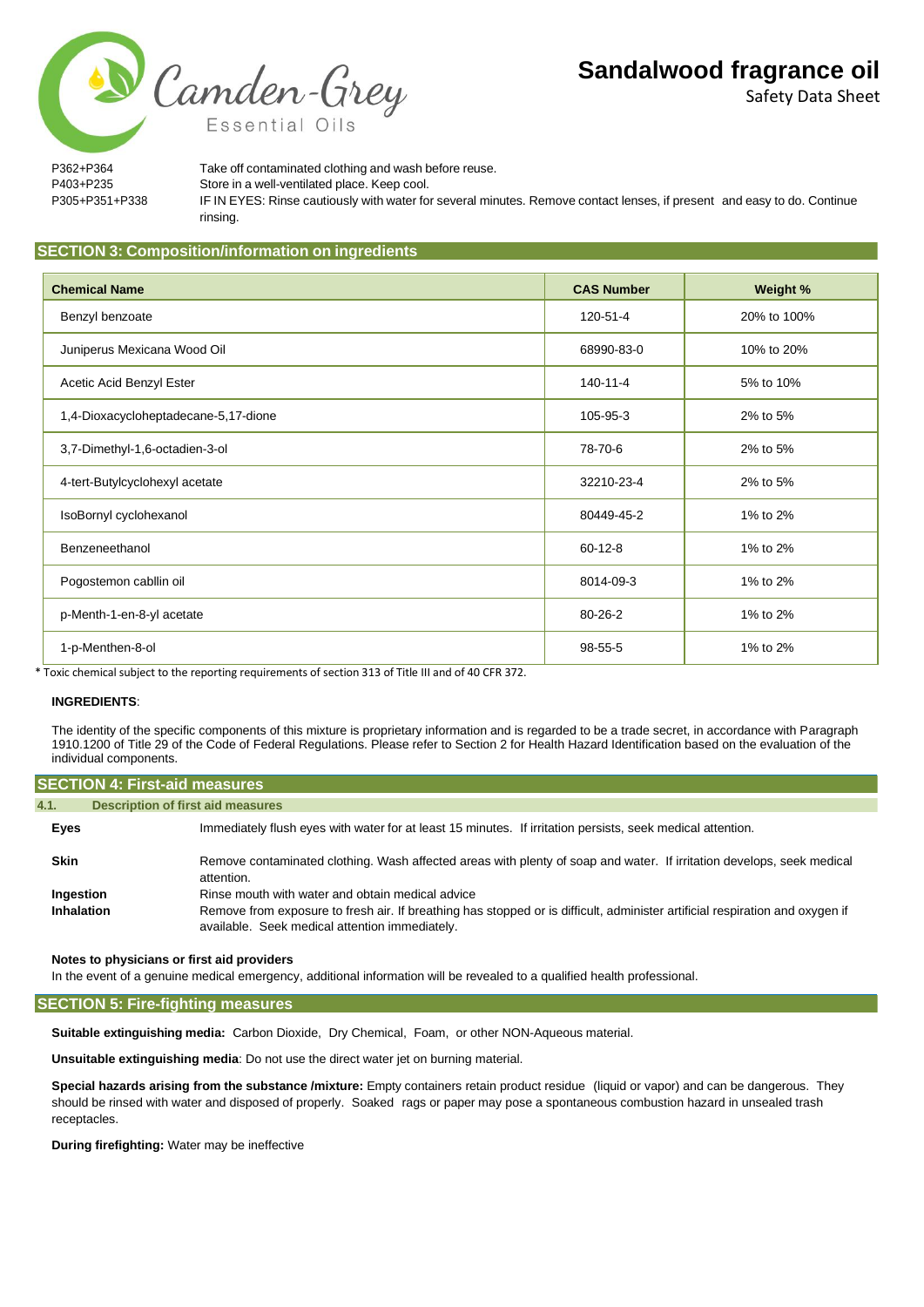



**Hazardous combustion products:** Carbon Dioxide, Carbon Monoxide and other unidentified organic compounds.

**Special protective equipment and precaution for fire fighters:** Treat as a chemical fire. Self-contained breathing apparatus and protective clothing should be worn when fighting fires involving chemicals.

**Advice for firefighters**: Further information: Standard Procedure for chemical fires.

## **SECTION 6: Accidental release measures**

### **ACCIDENTAL RELEASE MEASURES:**

Eliminate all ignition sources. Ventilate Area. Contain spill and absorb spill onto inert material. Place material into a suitable container and dispose of in accordance with local regulations. DO NOT leave soaked rags or paper in unsealed receptacles as spontaneous combustion may sometimes occur under certain circumstances.

### **ENVIRONMENTAL PRECAUTIONS**:

Keep away from drains, soil, surface and ground water.

### **SECTION 7: Handling and storage**

### **PRECAUTIONS FOR SAFE HANDLING**:

Apply good manufacturing and industrial hygiene practices with proper ventilation. Do not drink, eat or smoke while handling.

#### **HANDLING AND STORAGE**:

Use splash goggles or face shield when eye contact is possible. Respiratory protection is not generally required, if desired use NIOSH approved organic vapor respirator. Use chemical resistant gloves as needed to avoid prolonged or repeated contact. Store in a cool, dry, well ventilated area away from all sources of heat or flame.

## **SECTION 8: Exposure controls/personal protection**

### **PERSONAL PROTECTIVE EQUIPMENT**

**Respiratory protection:** If desired wear a NIOSH approved respirator. Avoid excessive inhalation of concentrated vapors. Apply local ventilation where appropriate.

**Eye protection:** Use tightly sealed splash goggles, face shield, or safety glasses with brow guards and side shields as may be appropriate.

**Skin protection:** Avoid skin contact. Use chemical resistant gloves as needed to avoid prolonged or repeated contact. Use of a rubber apron is recommended when handling large quantities of this material.

**Work/hygienic practices:** Good personal hygiene practices should be used. Wash hands after any contact, before breaks and meals, and at the end of the work period. Contaminated clothing and shoes should be cleaned before using again.

**Other use precautions:** None generally required.

**SECTION 9: Physical and chemical properties**

**Comments:** This material is intended for manufacturing use only. Contaminated equipment should be cleaned with soap and water. Do not discharge wash water into lakes, streams, ponds, or public waters.

| <u>ULUTION 9. FIIYSIU aliu Uliciniu al propertics</u>                                                                                                                                                                                                          |                                                                                                                                                                                                                                  |  |  |
|----------------------------------------------------------------------------------------------------------------------------------------------------------------------------------------------------------------------------------------------------------------|----------------------------------------------------------------------------------------------------------------------------------------------------------------------------------------------------------------------------------|--|--|
| Information on basic physical and chemical properties<br>9.1.                                                                                                                                                                                                  |                                                                                                                                                                                                                                  |  |  |
| Color<br>Odour<br>Appearance<br><b>Flash Point</b><br><b>Flash Point Method</b><br><b>Auto-Ignition Temperature</b><br><b>Boiling Point/Range</b><br><b>Melting Point</b><br>Viscosity<br><b>Vapour Pressure</b><br><b>Vapour Density</b><br><b>Solubility</b> | Tint yellow to pale yellow<br>Classic Sandalwood<br>Conforms to Standard<br>$>$ 200 $^{\circ}$ F<br><b>CLOSED CUP</b><br>Not Determined<br>Not Determined<br>Not Determined<br>Liquid<br>Not Determined<br>Not Determined<br>Oil |  |  |
| <b>Percent Voc</b>                                                                                                                                                                                                                                             |                                                                                                                                                                                                                                  |  |  |
| <b>Specific Gravity</b><br><b>Evaporation Rate</b>                                                                                                                                                                                                             | 1.039<br>Less Than 1                                                                                                                                                                                                             |  |  |
|                                                                                                                                                                                                                                                                |                                                                                                                                                                                                                                  |  |  |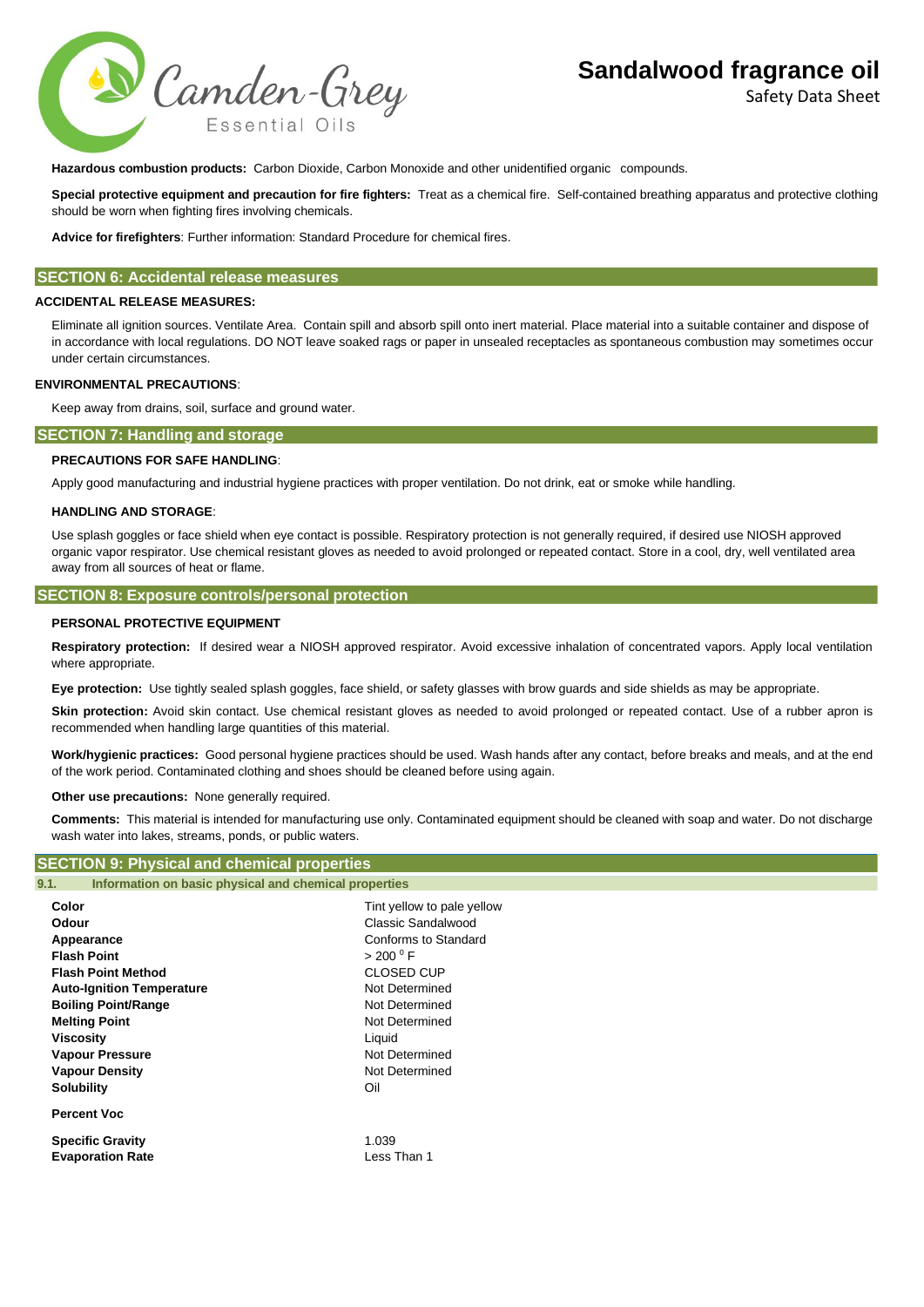

Safety Data Sheet

| Refractive Index @ 25c                        | 1.5296                                                                 |
|-----------------------------------------------|------------------------------------------------------------------------|
| <b>SECTION 10: Stability and reactivity</b>   |                                                                        |
|                                               |                                                                        |
| <b>Chemical Stability</b>                     | Product is stable under normal storage and use.                        |
| <b>Possibility of Hazardous Reactions</b>     | None Known.                                                            |
| <b>Conditions to Avoid</b>                    | Excessive heat, sparks or open flame.                                  |
| <b>Materials to Avoid</b>                     | Strong oxidizing agents or contamination with strong acids or alkalis. |
| <b>Hazardous Decomposition Products</b>       | None Known.                                                            |
| <b>Reactivity</b>                             | None.                                                                  |
| <b>SECTION 11: Toxicological information</b>  |                                                                        |
| Information on toxicological effects<br>11.1. |                                                                        |
| <b>Acute Toxicity-Oral:</b>                   | (LD50: 2118.64) May be harmful if swallowed.                           |
| <b>Acute Toxicity-Dermal:</b>                 | (LD50: 4119.49) May be harmful in contact with skin.                   |
| <b>Acute Toxicity-Inhalation:</b>             | (RAT) mg/L/4 hr (LC50: 72.69) May be harmful if inhaled.               |
| <b>ACUTE EFFECTS</b>                          |                                                                        |
| <b>Eye Contact:</b>                           | Causes serious eye irritation.                                         |
| <b>Skin Irritation :</b>                      | Causes skin irritation                                                 |
| <b>Skin Sensitization:</b>                    | May cause an allergic skin reaction.                                   |
| <b>Respiratory Sensitization:</b>             | Not Classified-The classification criteria are not met.                |
| Target Organ:                                 | Single exposure: Not classified                                        |
| <b>Germ Cell Mutagenicity:</b>                | Not classified.                                                        |
| <b>Reproductive Toxicity:</b>                 | Not classified.                                                        |
| <b>Aspiration Hazard:</b>                     | May be fatal if swallowed and enters airways.                          |
| <b>SECTION 12: Ecological information</b>     |                                                                        |
| <b>Acute Aquatic Toxicity</b>                 | Toxic to aquatic life.                                                 |
| <b>Chronic Aquatic Toxicity</b>               | Toxic to aquatic life with long lasting effects.                       |
| <b>Persistence and Degradability</b>          | No Data Available                                                      |
| <b>Bio-Accumulative Potential</b>             | No Data Available                                                      |
| <b>Mobility in Soil</b>                       | No data Available.                                                     |
| <b>Other Adverse Effects</b>                  | No Data Available                                                      |
| <b>Ecotoxicological Other Information</b>     | No Data Available                                                      |
| <b>SECTION 13: Disposal considerations</b>    |                                                                        |

**13.1. Disposal methods**

Do not allow product to reach sewage systems. Dispose off in accordance with all local and national regulations. Send to a licensed waste management company. The product should not be allowed to enter drains, water courses or the soil. Do not contaminate ponds, waterways or ditches with chemical or used container.

| <b>SECTION 14: Transport information</b> |   |                                   |         |
|------------------------------------------|---|-----------------------------------|---------|
| Regulator                                |   | <b>Class Pack Group Sub Risk</b>  | $UN-nr$ |
| U.S. DOT (Non-Bulk)                      |   | Not Regulated-Not Dangerous Goods |         |
| <b>Chemicals NOI</b>                     |   |                                   |         |
| <b>ADR/RID (International Road/Rail)</b> |   |                                   |         |
| Environmentally Hazardous Substance,     | 9 | Ш                                 | UN-3082 |
| Liquid, n.o.s.                           |   |                                   |         |
| <b>IATA (Air Cargo)</b>                  |   |                                   |         |